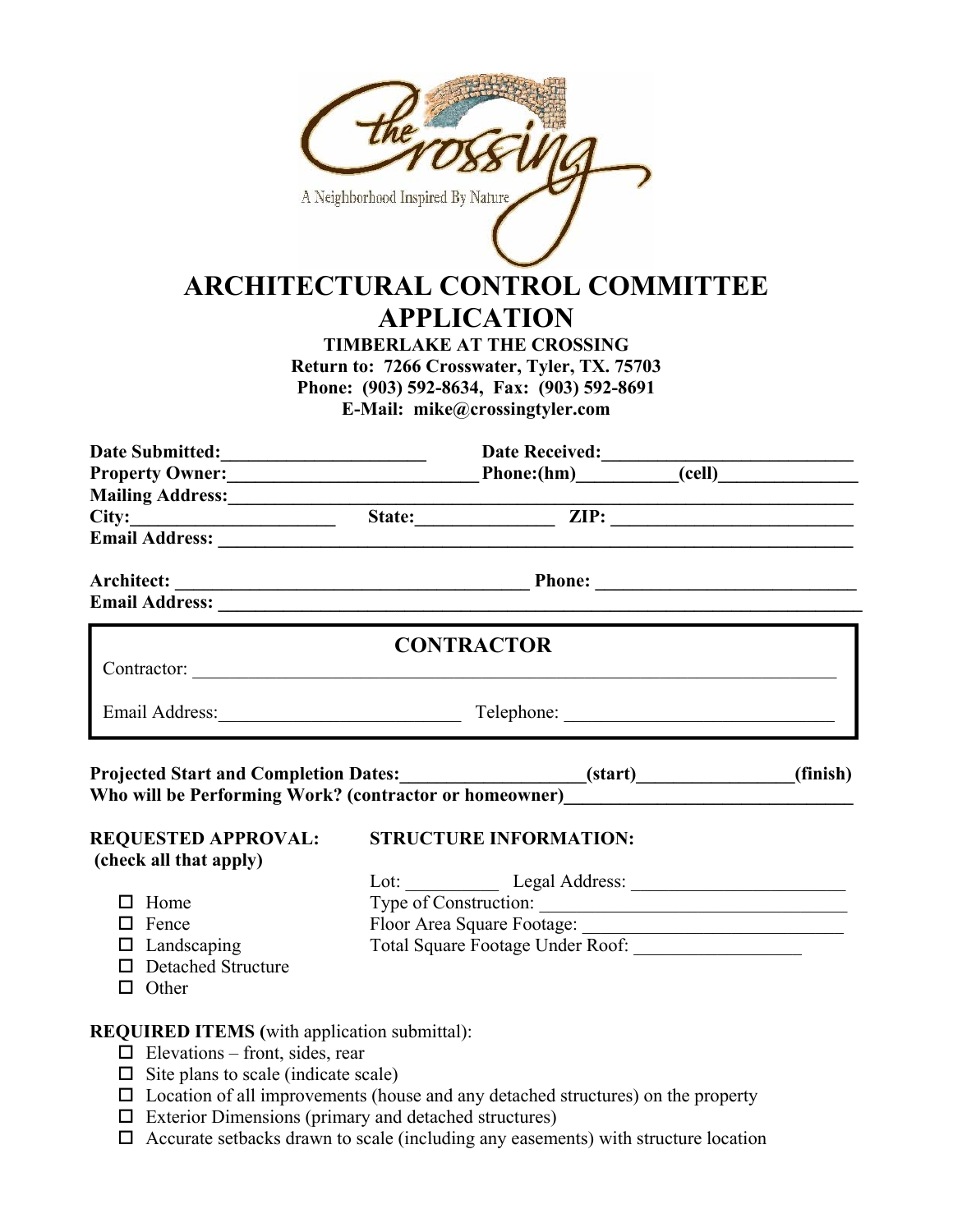- $\square$  Distances between structures (if any detached structures)
- $\square$  Location of improvements such as porches, decks, garages, driveways, pool or spa, etc...
- $\Box$  Fence type, height, and location on property
- $\Box$  Exterior color scheme (type of facade, accents, roofing material)
- $\Box$  Drainage plan for the lot if changes in grade or other conditions adversely affecting drainage are anticipated (generally, approval will be denied if adjoining properties are adversely affected by changes in drainage)
- $\Box$  Landscape site plan (can be submitted at a later date with an additional fee)

## **PLEASE CHECK ALL APPLICABLE ITEMS**

### **FENCING: (REFER TO SECTION 4.02) ALL FENCE APPLICATIONS MUST BE SUBMITTED WITH A LOT SURVEY (OR PLAT DRAWING) WHICH IDENTIFIES THE FENCING LOCATION AND DIMENSIONS.**

FENCING TYPE (ex. Ornamental iron, stone, brick etc.): COLOR/FINISH: HEIGHT: COLUMNS MATERIALS (ROCK,BRICK, WROUGHT IRON, ETC.IF ANY) Number of Gates: (Indicate on Lot Survey)

*Please also remember the "finished" side of the fence must face out!* 

## **HOME ADDITIONS, EXTENSIONS OR RECREATIONAL USES: CHECK ALL THAT APPLY: OSTORAGE SHED** HOUSE ADDITION CHANGES IN HOUSE ELEVATION PATIO/PORCH OR DECK □POOL OR SPA LANDSCAPING STRUCTURE PLAY EQUIPMENT  $\Box$  OTHER:(PLEASE DESCRIBE)  $\mathcal{L}_\mathcal{L} = \mathcal{L}_\mathcal{L}$

 *ALL ITEMS LISTED ABOVE MUST BE SUBMITTED WITH A DETAILED PLAN AND SPECIFICATION OF EACH ITEM. PLANS SHOULD INCLUDE A DETAILED ELEVATION AND PLAN VIEW OF THE STRUCTURE. SPECIFICATIONS SHALL INCLUDE ALL COLOR SELECTIONS AND BUILDING MATERIALS TO BE USED. ALL ITEMS MUST BE SUBMITTED WITH A COPY OF THE LOT SURVEY AND ALL STRUCTURE LOCATIONS MUST BE IDENTIFIED ON THE SURVEY. PHOTOGRAPHS OR CATALOG PICTURES ARE ALSO HELPFUL FOR REVIEW.* 

**Notes to the Applicant:** 

- **1. Homeowner(s) is responsible for obtaining all necessary permits**
- **2. I understand that no construction activity shall take place prior to the approval of the ACC. The ACC will take a minimum of eight (8) days and a maximum of thirty (30) days to approve the project. If alterations are made prior to approval I may be required to return the property to its former condition at my own expense if this application is not approved wholly or in part, and that I may be required to pay all legal expenses incurred if legal action becomes necessary.**
- **3. I understand that members of the Architectural Control Committee are permitted to enter on my property to make reasonable inspection of proposed construction locations.**
- **4. It is understood that I am aware of the Covenants, Conditions and Restrictions and Architectural Controls for Timberlake at The Crossing with regard to the review process.**